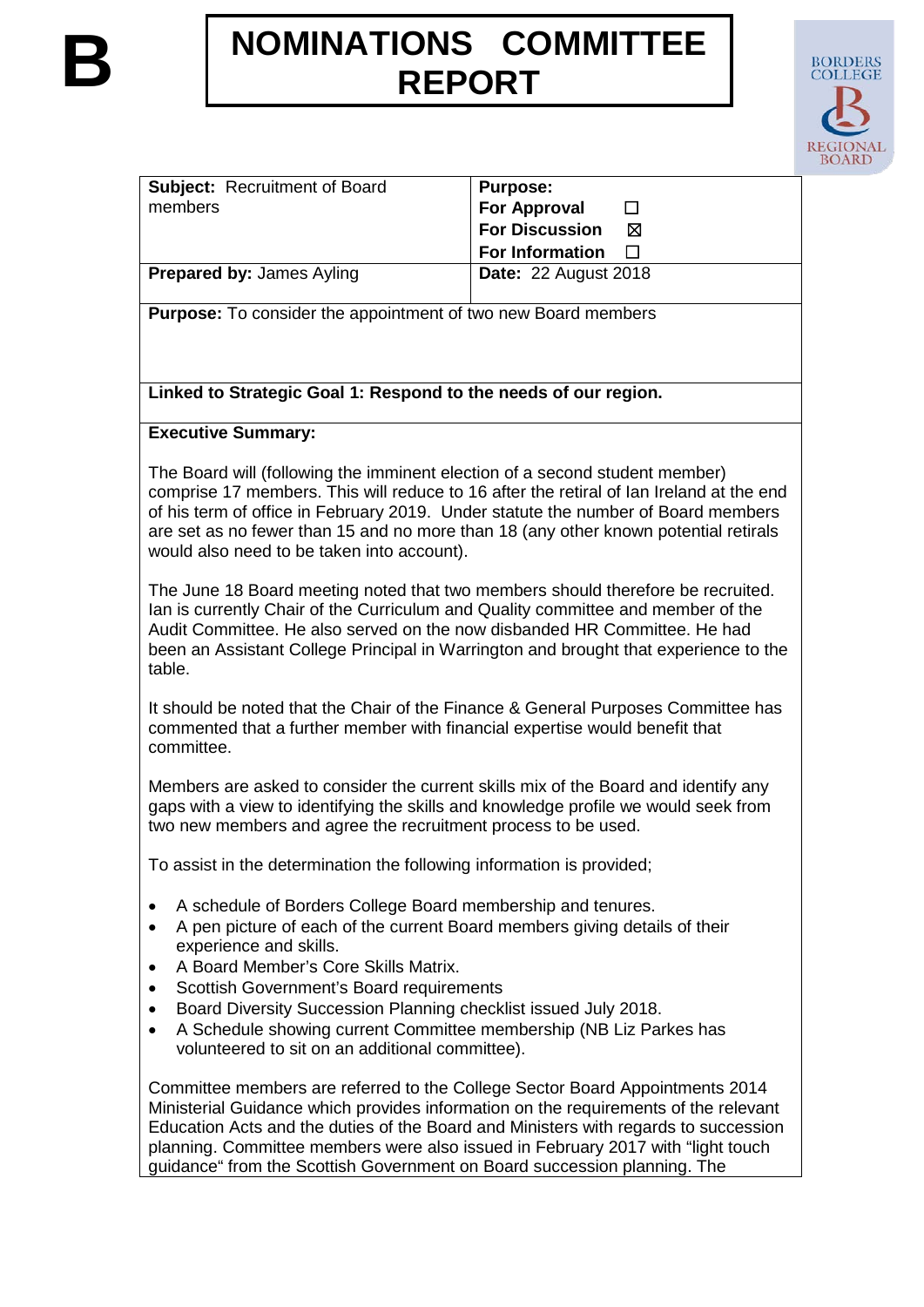Committee should also note the terms of the recent Gender Representation on Public Boards (Scotland) Act 2018 passed on 9 March 2018 seeking 50/50 gender targets on public sector boards and the Scottish Government's programme to encourage organisations to sign up to the Partnerships for Change for gender balance on Boards.

As well as possessing the required knowledge, skills, attributes and experience enumerated in the above guidance, the Committee should note that the Board of the Borders College should where possible have members which reflect the makeup of the population of the Scottish Borders and a majority should have proven experience or knowledge of the Region.

The Committee is committed to increasing the diversity of the Board and has previously agreed that the protected characteristics the Board would most benefit from were race and disability along with LGBT plus.

## For information

The Committee agreed prior to the 2017 recruitment exercise that the priorities at that time were:

- A local employer
- Someone with an accounting background
- Someone young
- Someone of under-represented characteristic
- Someone from key regional industry sector eg. Tourism industry

## **Recommendation:**

Members are asked to identify the skills and knowledge profile required of new members and agree the appointment and selection process.

Reaching under-represented groups will be a priority and contact should be made with individuals who have previously expressed an interest in becoming a member.

**Previous Committee Approvals:** None

| For publication | ⊠ | For publication with | Not for publication |  |
|-----------------|---|----------------------|---------------------|--|
|                 |   | redactions           |                     |  |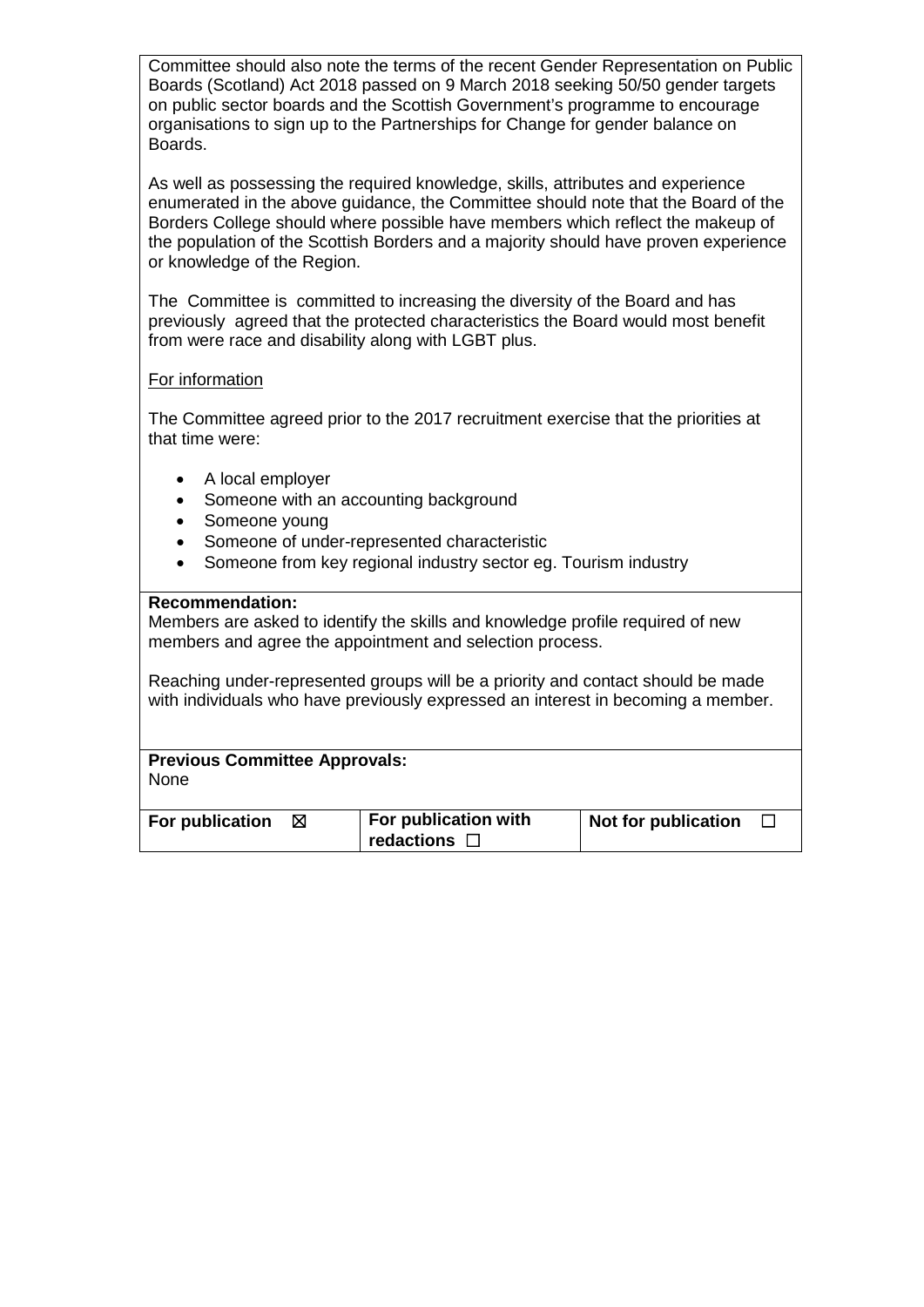# **Regional Board**

# **Terms of Appointment**

| <b>Name</b>           | Date of<br><b>Appointment</b>                                                        | Term of<br><b>Office</b>     | <b>End of Tenure</b> | <b>Status of Appointment</b>   |
|-----------------------|--------------------------------------------------------------------------------------|------------------------------|----------------------|--------------------------------|
| Tony Jakimciw         | 4 March 2014<br>Chair from 1<br><b>July 2013</b>                                     | 2 Years                      | March 2020           | Independent Member             |
| Angela Cox            | 30 January<br>2017                                                                   | <b>Until Leaving</b><br>Post |                      | Principal                      |
| lan Ireland           | 1 May 2009<br>Re-appointed<br>25 April 2013<br>Re-appointed<br>1 March 2015          | 4 Years                      | 28 February<br>2019  | Independent Member             |
| Bryan McGrath         | 1 July 2010<br>Re-appointed<br>14 August<br>2014<br>Re-appointed<br>1 August<br>2018 | 4 Years                      | 31 July 2022         | Independent Member             |
| <b>Elaine Acaster</b> | 14 August<br>2014<br>Re-appointed<br>1 August<br>2018                                | 4 Years                      | 31 July 2022         | Independent Member             |
| David Peace           | 1 March 2015                                                                         | 4 Years                      | 28 February<br>2019  | Independent Member             |
| Virginia Grant        | 1 March 2015                                                                         | 4 Years                      | 28 February<br>2019  | Independent Member             |
| <b>Liz Parkes</b>     | 1 March 2015                                                                         | 4 Years                      | 28 February<br>2019  | Independent Member             |
| Jane Gaddie           | 1 March 2015                                                                         | 4 Years                      | 28 February<br>2019  | Independent Member             |
| Steven Ker            | 1 October<br>2015                                                                    | 4 Years                      | 30 September<br>2019 | Independent Member             |
| Nicola<br>McIlwraith  | 5 August<br>2016                                                                     | 4 Years                      | 4 August 2020        | Independent Member             |
| Sara Shinton          | 5 August<br>2016                                                                     | 4 Years                      | 4 August 2020        | Independent Member             |
| Jen MacKenzie         | 22 June 2017                                                                         | 4 Years                      | 30 June 2021         | <b>Support Staff Member</b>    |
| Paula Hutchison       | 1 July 2017                                                                          | 4 Years                      | 30 June 2021         | <b>Curricular Staff Member</b> |
| David Johnston        | 1 June 2018                                                                          | 4 Years                      | 30 May 2022          | Independent Member             |
| Douglas Jardine       | 19 June 2018                                                                         | 1 Year                       | 18 June 2019         | <b>Student Member</b>          |
| A.N. Other            | September<br>2018                                                                    | 1 Year                       | 30 June 2019         | <b>Student Member</b>          |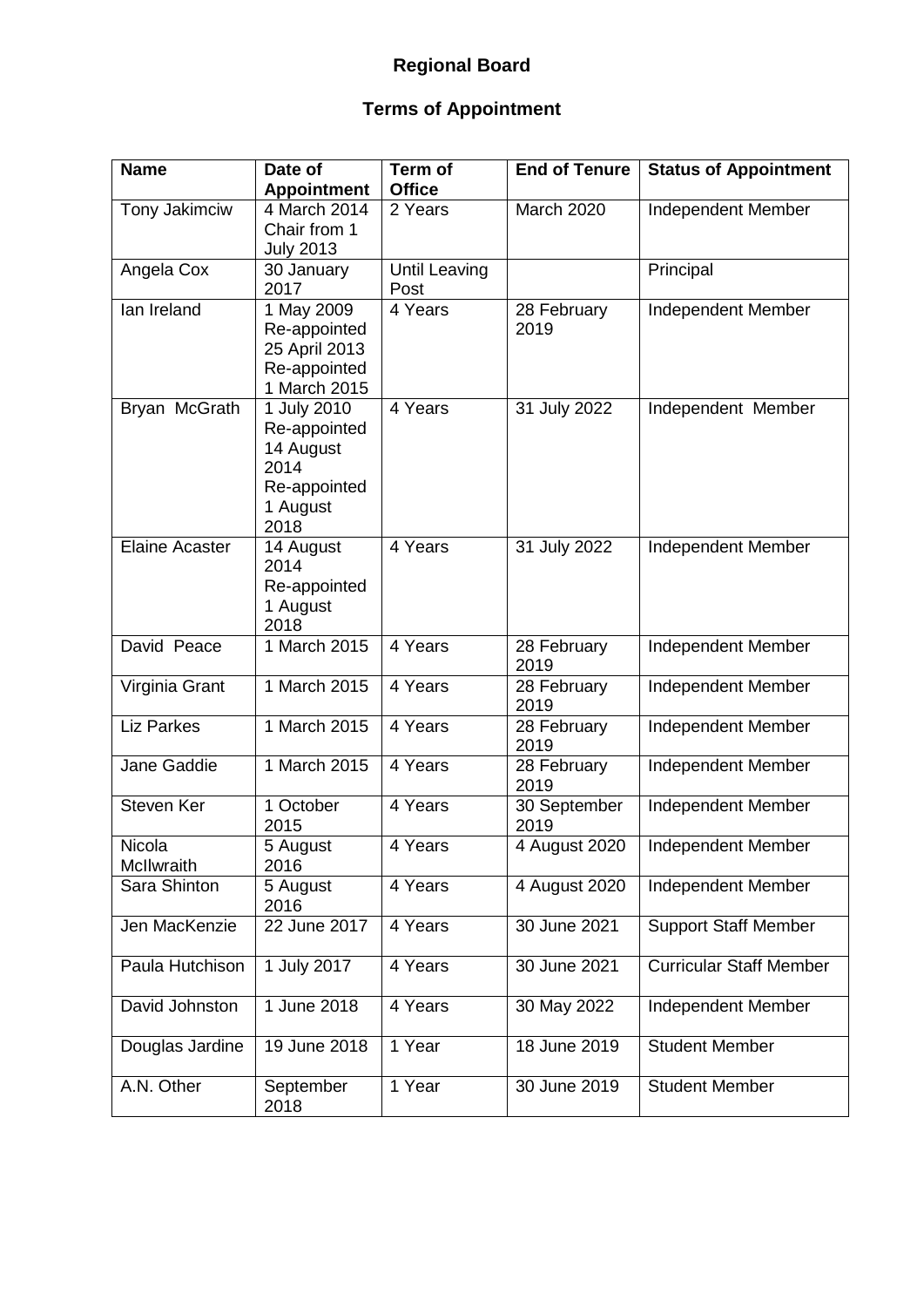#### **Pen Picture Borders College Regional Board August 2018**

**Tony Jakimciw, Regional Chair (Board Member since 20th June 2013).** Chair of the Board, Chair's Committee and Nominations Committee, Member of the Finance and General Purposes Committee, HR Committee and Remuneration Committee. Tony has worked in Further Education for over 35 years and was Principal of Dumfries and Galloway College until retiring in August 2012. A strong believer in the value of FE he has represented the sector on a number of SFC, SQA and national committees. He was awarded the OBE for services to Further Education in Scotland in 2010 and made a Doctor of the University of Glasgow in recognition to his contribution to education. On retirement he was appointed as Regional Lead for Fife before taking up the same post for the Borders in June 2013.

**Ian Ireland MA (Cantab), M.Ed., PGCE (Board Member since May 2009)** Chair of the Curriculum and Quality Committee and Member of the Audit Committee and HR Committee.

Ian is retired although he undertakes voluntary work in the Borders as well as some part time teaching. Prior to retirement he was Assistant Principal of Priestley College, Warrington as well as being Clerk to their Governing Body. Also a Member of the Board of The Bridge and BFET

**Bryan McGrath BSc (Hons), MBA (Board Member since July 2010).** Member of the Finance & General Purposes Committee, Audit Committee and Nominations Committee. Bryan is Head of Economic Development and Regeneration with Scottish Borders Council and has worked with the Council in other roles since 1996.

**Angela Cox (Board Member since January 2017).** Principal of the College and remains as a Board Member for duration of her appointment as Principal. Member of the Finance and General Purposes Committee and the HR Committee. Angela has worked in FE for over 20 years and was previously Deputy Principal (Quality & Transformation)at The City of Liverpool College before joining Borders College as Principal. Before joining the FE sector Angela worked within the Service Industries Sector in the UK and USA and joined Bournemouth & Poole College as a lecturer and progressed into a number of middle and senior leadership roles during her time there.

**David Peace (Board Member since March 2015).** Member of the Finance & General Purposes Committee.

David has extensive background in property and management consultancy. A Chartered Surveyor he worked mainly in the rural sphere, Country houses, farm and sporting estates sale and purchase across the country. Has also been an advisor for individual and institutions on purchase and development. Also a management consultant he has worked with public, private and third sectors covering income generation, failing business and underutilised resources. David has built businesses from scratch, managed buy outs and operated as investigator for a major insurance company. David now runs a career change and business improvement consultancy.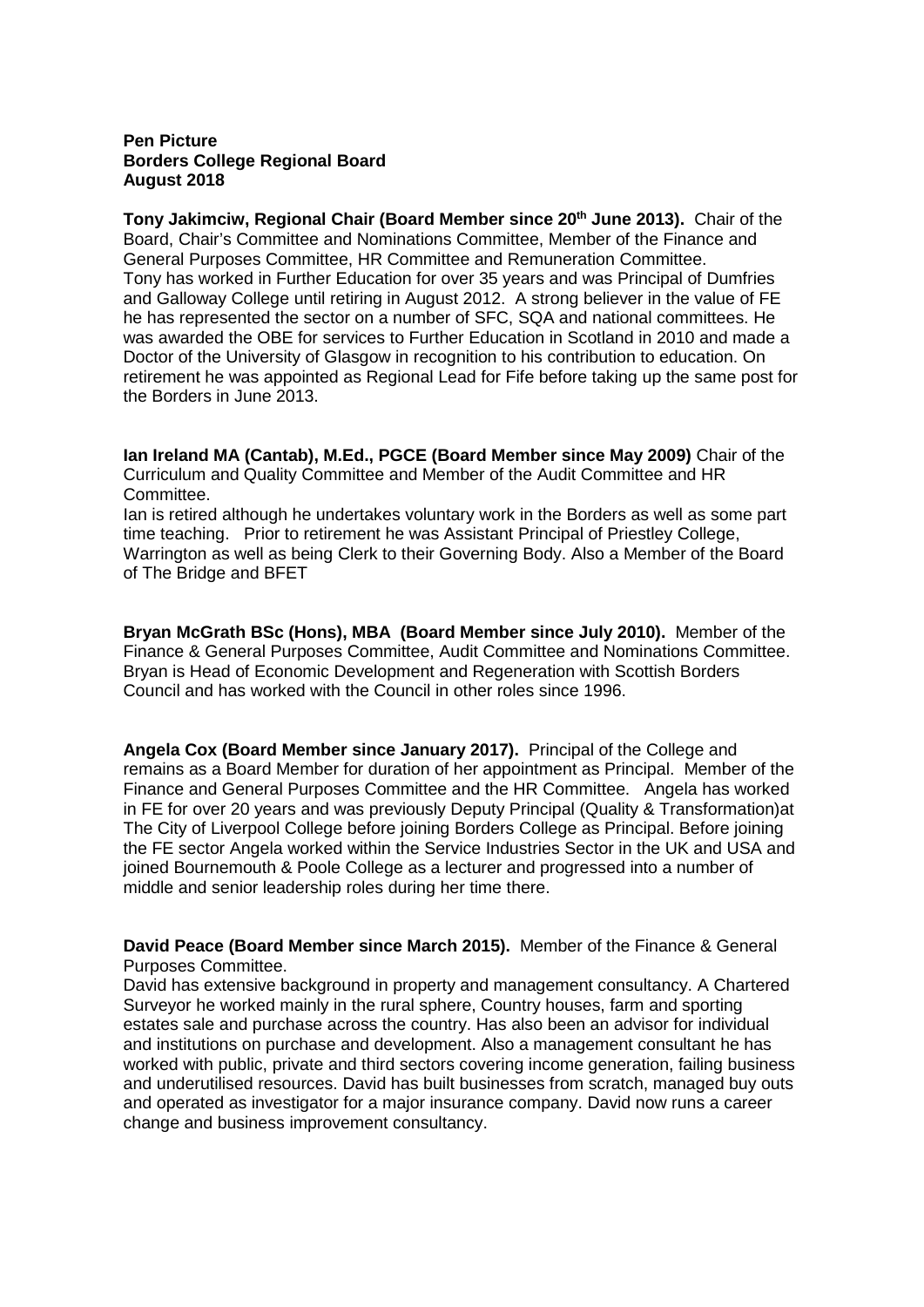**Liz Parkes (Board Member since March 2015).** Member of the Finance & General Purposes Committee and HR Committee.

Liz is a public transport professional with experience in operational, safety and sustainability management roles gained with Tyne & Wear Metro, Edinburgh Trams, Glasgow Subway, Renfrew Ferry, Railtrack and British Rail. She is starting as Head of Operations with North Yorkshire Moors Railway in summer 2015.

A Chartered Member of the Institution of Occupational Safety &Health, registered with the Occupational Safety & Health Consultants Register, Liz is graduating with a BEng in 2015 and is also the holder of a Certificate in Work Place Noise Assessment, a Diploma in Design and Innovation, an LLM in Construction Law, and an MA in Politics & English.

**Jane Gaddie (Board member since March 2015).** Member of HR Committee. Studied at Robert Gordons University in Aberdeen. Degree in Business Studies and an MSc in European Policy Law & Management. She also completed the Diploma in Marketing and became a member of the Chartered Institute of Marketing. Worked with Perident in Tweedbank working as Key Account Executive and managing

their customers throughout the world involving extensive travelling.

Promoted to UK Marketing Manager for a dental alliance with Philips and Jordan (parent company of Perident).

Worked at Borders College as European projects Manager for two years in what was then the Corporate Affairs Department. I applied for funding successfully for both ESF funding and ERDF funding and worked on projects both within the college and externally. Became a Commercial Manager of a Supply Chain Management in Livingston and managed a team of staff and all the commercials relating to the business, then at Tenon (formerly Scott Oswald accountants) for ten years as Scotland Marketing Manager involved also in national projects. A Chartered Marketer currently employed on a part time basis at Stark Main accountants in Selkirk a Top Ten accountancy practice. Jane also runs a shop in Melrose called Simply Delicious giving opportunity to put into practice all the theory learned at University in terms of running a business. Finally Jane is a member of the Committee for the Friends of the Borders General Hospital trying to raise funds to support the patients, staff and relatives of those at the BGH.

## **Dr Virginia Grant Phd; MBA; BA(Hons); FIC (Board Member since March 2015)**

Member of Curriculum and Quality Committee and Nominations Committee. An experienced Management Consultant in strategic review, business planning, organisation development and executive development in private and public sector organisations and charities. Virginia is Director of Vmg Consultants. She is also a partner in a diversified land based business and an active member of the Edinburgh and Lothians Committee of the Institute of Directors. Previously she worked with Frontline Consultants leading strategic assignments throughout the UK for a wide range of organisations including a number of Scottish Colleges, the Scottish Further Education Funding Council and the Scottish Further Education Unit. Virginia has a background in Further Education. As Managing Director of the commercial subsidiary company at Borders College and later Director of Business Development, she was a member of the College's Senior Management Team.

**Elaine Acaster (Board Member since October 2014)** Member of the Finance & General Purposes Committee and the Remuneration Committee.

Elaine qualified first as a teacher, and then as a dietician in Scotland, and after working in the National Health Service joined the education sector, lecturing in Higher Education in Glasgow prior to Head of Department roles in Harrow and Bedfordshire. During a period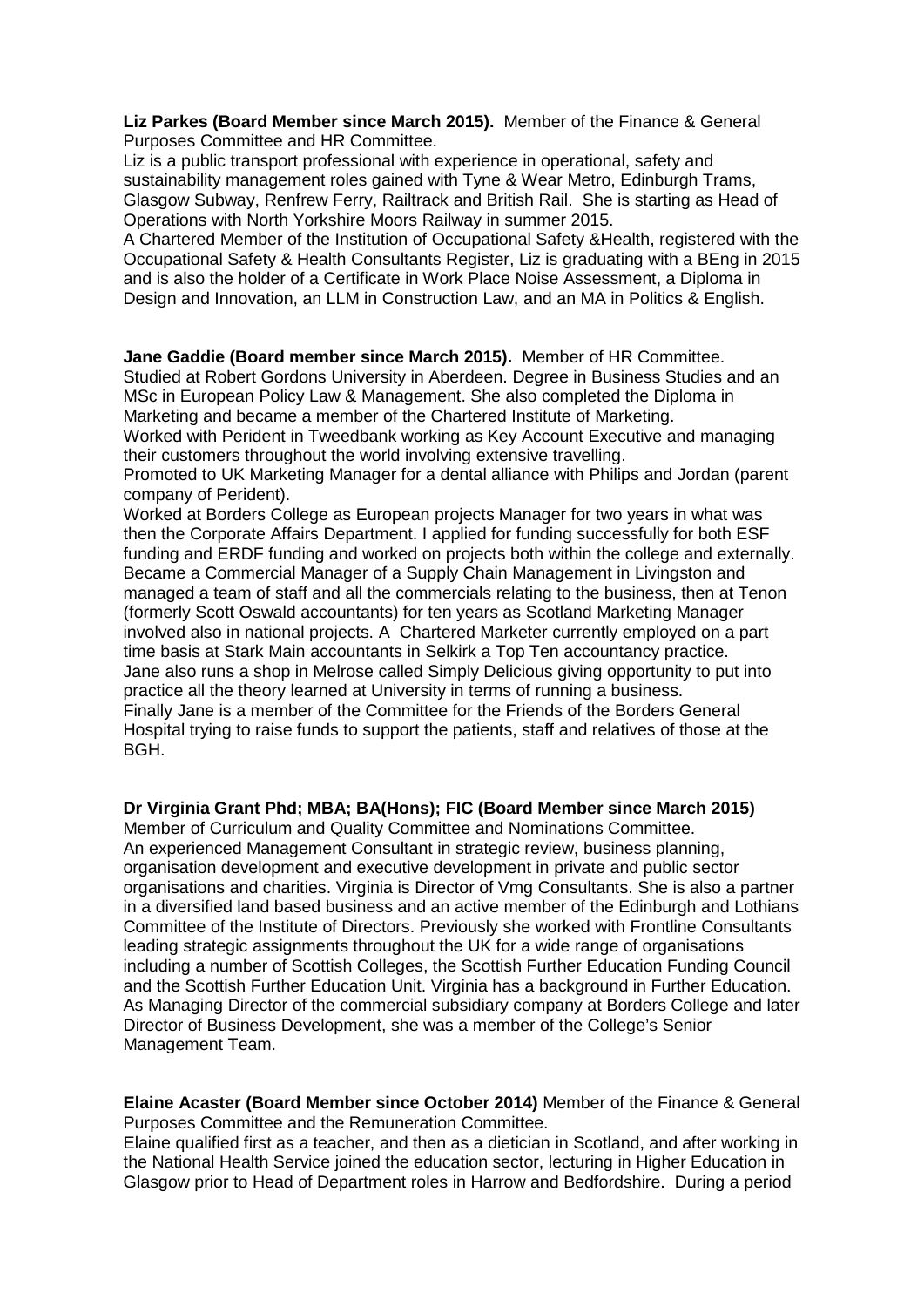of rapid growth and diversification in Further and Higher Education she was Deputy Principal (Finance and Resources) of Westminster College London, prior to merger with Kingsway College to form the current Westminster Kingsway College.

On joining the Royal Veterinary College (RVC), University of London, as Assistant Principal and later as Vice Principal and Secretary to Council, she became its first woman Vice Principal in over 220 years. She was also Chairman of the Animal Care Trust which raised philanthropic income in excess of £1m year on year.

Since "retiring" from full time work nearly two years ago, she has been an independent adviser principally to the RVC, and has been appointed as a Council Member of the veterinary profession's regulatory body the Royal College of Veterinary Surgeons. She is Vice President elect of Queen Margaret University Graduates Association.

#### **Steven Ker MBA, CA, CPA, B.Com(Hons) (Board Member since 1 October 2015)**  Chair of the Audit Committee.

Having trained as a CA in Edinburgh with Deloitte, Steven then worked in the USA, where he qualified as a CPA, in a variety of senior finance roles with publicly-traded companies before returning to the UK in 2006. He is the founder and CEO of Excelsior, a consulting firm specialising in the provision of financial and strategic advice to start-up businesses and high growth SMEs. Steven is also a mentor to directors of early-stage businesses for the Edinburgh Chamber of Commerce.

## **Dr. Sara Shinton BSc (Hons), PhD, MIOD (Board Member since August 2016)**

Sara is Managing Director of Shinton Consulting Limited, based in Galashiels, supporting researcher development from PhD to Professor across Europe. Originally trained as a physical chemistry researcher, she is passionate about the value of education, particularly in STEM subjects, and now directs the annual 'Bang Goes the Borders' science festival that she founded in 2011. Writing in the areas of academic and researcher development, she has published recently on funding for research impact, collaboration and research careers. Her work has been shortlisted for Times Higher Education awards on four occasions, winning in 2010 for her role in the Scottish Futures programme to foster innovation, collaboration and impact in research and 2014 for the Welsh Crucible leadership programme. She is also a member of the national Arts and Humanities Research Council Research Careers and Training Advisory Group. She has previously worked at the Universities of Edinburgh, Newcastle, Heriot Watt and Swansea.

## **Nicola McIlwraith (Board Member since August 2016)**

A business graduate from Dundee University, Nicola has spent her career to date working in the public sector therefore appreciates the vital role public services play in serving local communities.

She spent 8 years with Scottish Borders Council working in housing research and policy before moving to Scottish Borders Housing Association (SBHA) in 2011 firstly as Revenue Income Manager and in 2015 becoming Neighbourhood Services Manager, responsible for the provision of high quality tenancy and neighbourhood services, overseeing the management of a diverse portfolio of over 5,000 properties. As a senior manager, she has significant experience in strategic and business planning, change management and performance management. A member of the Chartered Institute of Housing, Nicola is passionate about empowering individuals and communities and has vast experience of delivering community based services that address financial exclusion and unemployment, often through innovative funding mechanism with partnership agencies.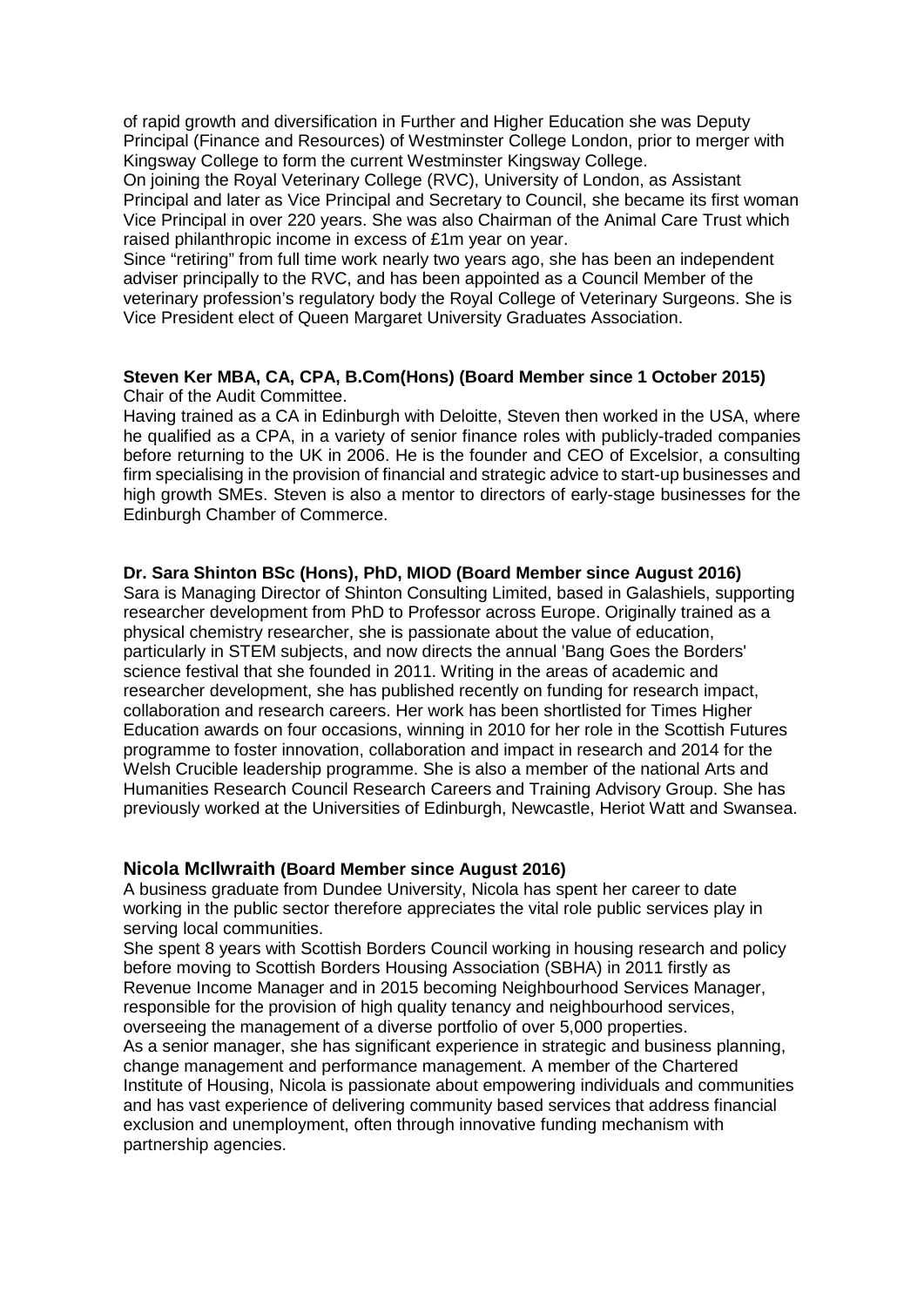#### **David Johnson (Board Member since June 2018)**

David is a Lecturer (Assistant Professor) in Entrepreneurship at Edinburgh Napier University Business School. He has previously held Visiting Scholar positions at The Wisconsin School of Business, University of Wisconsin-Madison (USA) and The Skolkovo Institute of Science and Technology (Moscow, Russia). Prior to academia, David spent over a decade working within the biopharmaceutical sector within senior Commercial and Strategy Consulting roles.

#### **Paula Hutchison (Board Member since July 2017)**

Paula is the Curricular Staff Member. She is Programme Leader of the Hospitality, Hairdressing and Beauty Therapy areas of the Creative Industries Sport and Business Faculty.

#### **Jen MacKenzie (Board Member since June 2017)**

Jen has worked at Borders College since 2005, with varying roles from Curriculum Administrator, Learner Success Mentor to her current role as Care Aware Adviser where she supports students who are Care Experienced and Young Carers whilst on their educational journey. Jen has a wealth of knowledge and experience from working within Borders College and has a Bachelor of Arts in Business Management and a Diploma in Cognitive Behaviour Therapy.

#### **Douglas Jardine (Board Member since June 2018)**

Douglas has just completed his studies at Borders College, graduating with a Sports Coaching and Development HND and is currently President of Borders College Students' Association. He campaigned on a platform of making sport and physical activity available to students, mental health support for students, and continuing to improve Borders College Students' Association. Douglas is also very active in Scottish Archery and is currently the Scotland Team Manager.

## **A.N. Other (Student member to be appointed in September 2018)**

## **James Ayling (Board Secretary since August 2017)**

James has over the years worked in a law firm, an economic development agency, a fund management company and in a retail business. He has considerable experience of working with a number of Boards.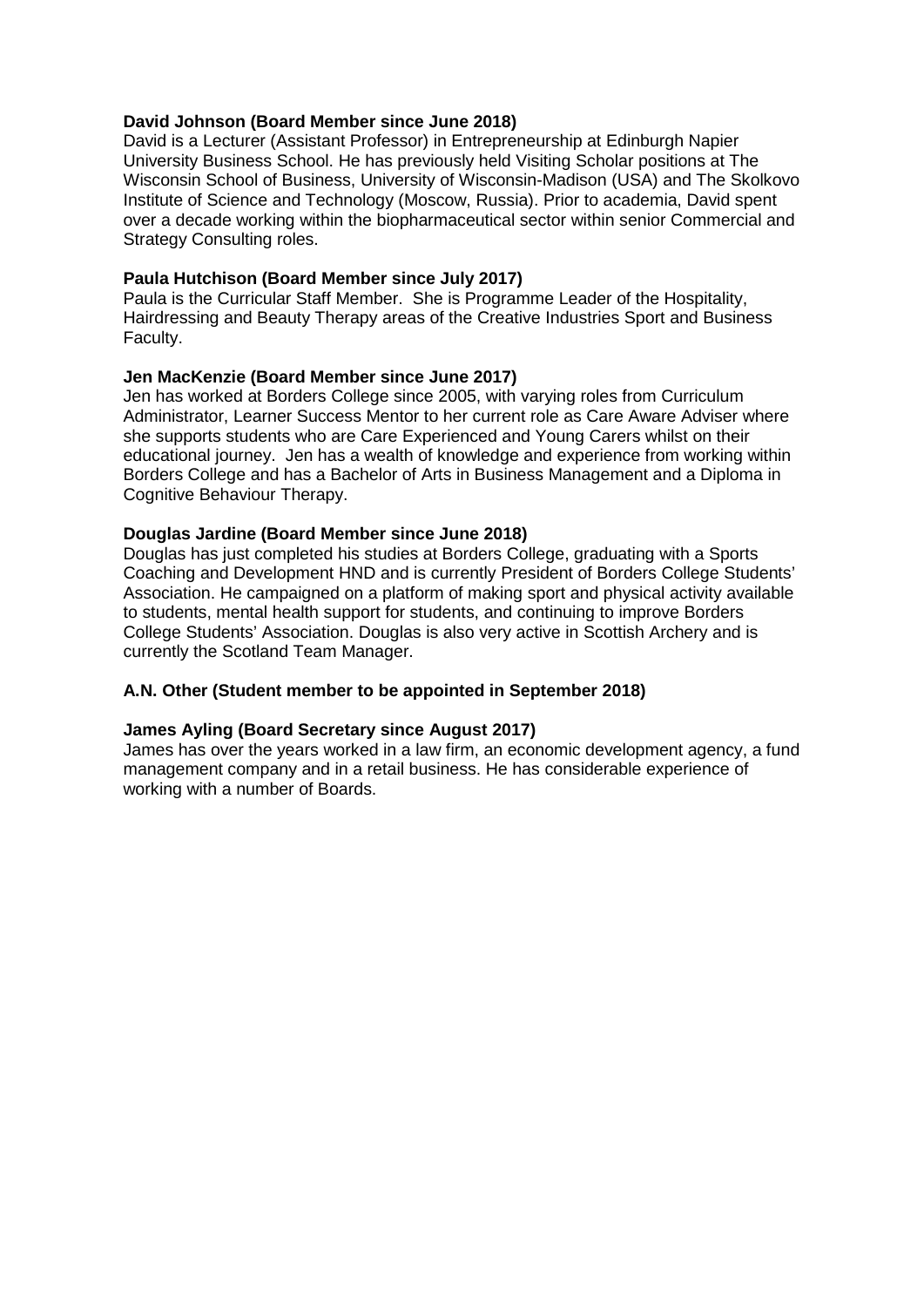## **BOARD MEMBER CORE SKILLS MATRIX**

Board members will join a college board or regional strategic body with their own specific skills, qualities and expertise. During their time on the board all members are expected to develop or keep up to date in the following core areas:

| Development<br>pillar                       | Core skills, qualities, expertise and behaviours                                                                                                                                                                                                                                                                                                                                                                                                                                                                                                                                                                                                                                                                                                                                                                                                                                                                                      |
|---------------------------------------------|---------------------------------------------------------------------------------------------------------------------------------------------------------------------------------------------------------------------------------------------------------------------------------------------------------------------------------------------------------------------------------------------------------------------------------------------------------------------------------------------------------------------------------------------------------------------------------------------------------------------------------------------------------------------------------------------------------------------------------------------------------------------------------------------------------------------------------------------------------------------------------------------------------------------------------------|
| Knowledge of<br>the external<br>environment | Understanding of the local/regional/national and, if appropriate international, agenda that your<br>$\bullet$<br>organisation contributes to<br>Understanding of the legal and financial requirements of those bodies your board is accountable<br>$\bullet$<br>to, including Scottish Funding Council, OSCR and, where appropriate, your regional strategic<br>body (e.g. Financial Memorandum, including severance guidance)<br>Understanding of the Code of Good Governance, Code of Conduct for Board Members and<br>$\bullet$<br>Outcome Agreements<br>Understanding of your organisation's regional or national partners and other stakeholders<br>$\bullet$<br>$\ddot{\bullet}$<br>Understanding of national or regional skills needs<br>Insights acquired from building networks with other boards in the college sector.<br>$\bullet$                                                                                        |
| <b>Board member</b><br>skills               | Communication skills - listening, explaining, questioning, influencing<br>$\bullet$<br>Understand the non-executive role, including the leadership role and how to avoid unnecessary<br>$\bullet$<br>operational detail while demonstrating stewardship of the organisation<br>Ability to balance constructive challenge and support of staff<br>$\bullet$<br>Avoid/manage conflicts of interest and take collective responsibility for board decisions that are<br>$\bullet$<br>in the best interests of your organisation<br>Understand and take informed and rigorous decisions on complex issues and think strategically<br>$\bullet$<br>Fulfil board ambassadorial role with staff and students and their representative bodies<br>$\bullet$<br>Chairing skills (if a chair)<br>$\bullet$<br>Contribute to discussions and decisions on finance, audit, risk management, human resources<br>$\bullet$<br>and strategic planning. |
| Organisational<br>knowledge                 | Understanding of the financial, legal and accountability framework of your organisation<br>$\bullet$<br>Understanding of staff views and culture<br>$\bullet$<br>Understanding of student views and experiences, including student association<br>$\bullet$<br>Understanding of the views of other customers and stakeholders, build/facilitate relationships<br>$\bullet$<br>with external stakeholders, facilitate effective partnership working and be an ambassador for the<br>board and your organisation<br>Understanding of your organisation's business - curriculum, finances, estates, human<br>resources, values, business planning systems, business priorities, performance indicators, risk<br>and control framework<br>Understanding of responsibilities and business of committees.<br>$\bullet$                                                                                                                      |
| <b>Team working</b>                         | Attend and make contributions to board and committee meetings, events and development<br>sessions<br>Take time to get to know other board members and build a strong team<br>$\bullet$<br>Challenge each other and contribute to rigorous debates while maintaining supportive relations<br>$\bullet$<br>with fellow board members<br>Share own expertise and networks with fellow board members as required<br>$\bullet$<br>Contribute to board, chair and personal evaluation processes and development plans<br>$\bullet$<br>Support and mentor inexperienced board members<br>$\bullet$<br>Contribute to succession planning, including building expertise and taking on responsibilities<br>$\bullet$<br>such as committee membership and chairing as required.                                                                                                                                                                  |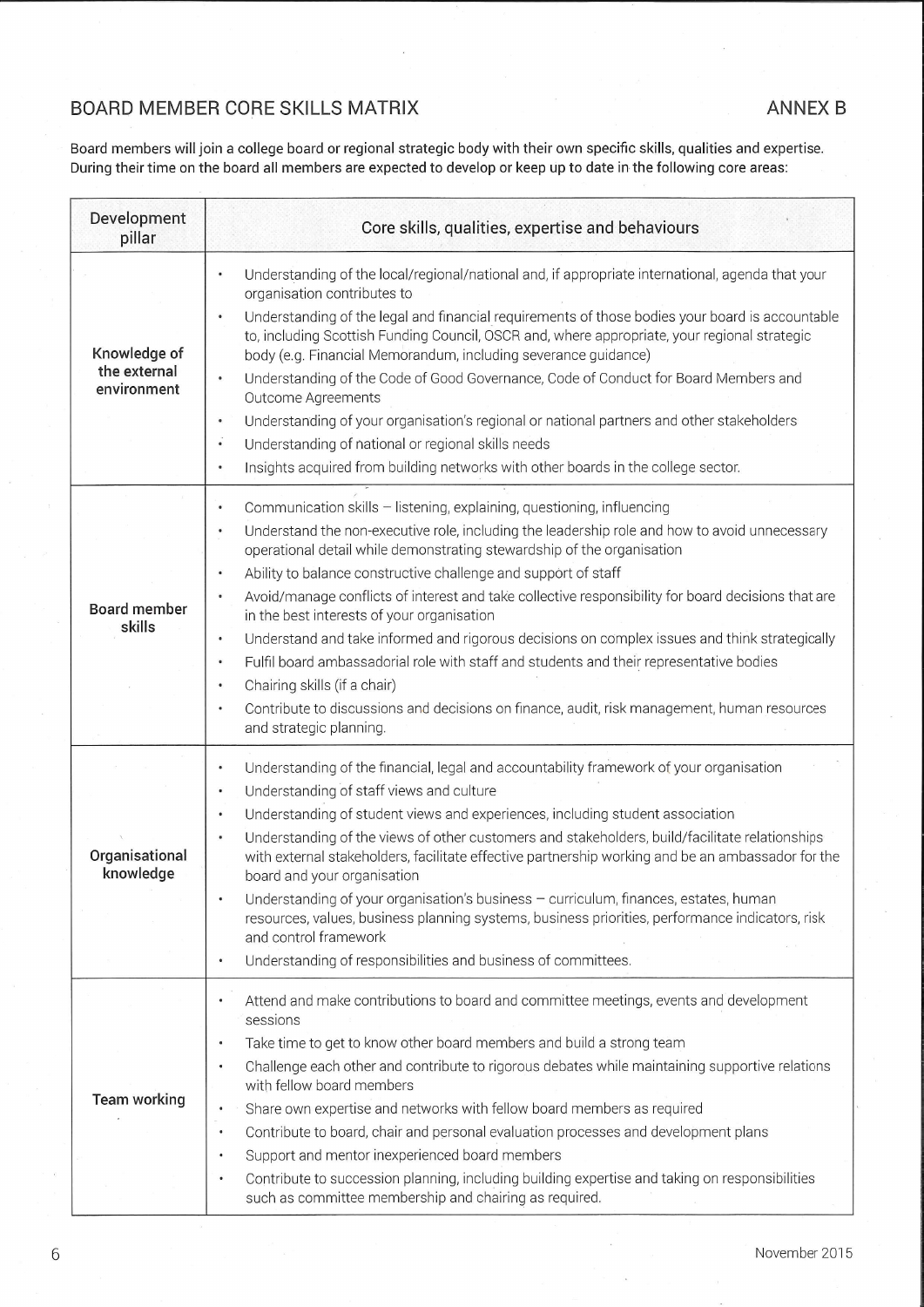| Area of expertise                                   | <b>Essential/desirable</b>                                                                                                                         | <b>Notes/references</b>                                                                                                                                                                                                                                                                        | <b>Committee</b><br>relevance                                     |
|-----------------------------------------------------|----------------------------------------------------------------------------------------------------------------------------------------------------|------------------------------------------------------------------------------------------------------------------------------------------------------------------------------------------------------------------------------------------------------------------------------------------------|-------------------------------------------------------------------|
| Finance/Audit/Risk                                  | Essential: minimum 2 members with<br>relevant qualification and recent<br>experience including financial<br>management, audit and risk.            | UK Code on Corporate Governance<br>advises 2 as minimum for audit<br>committee requirements                                                                                                                                                                                                    | Audit; Commercial &<br>International; Capital<br>& Infrastructure |
| Industry linked to<br><b>Curriculum Development</b> | Essential: minimum 4 members with<br>relevant industry experience, ideally in<br>key areas of curriculum development.                              | Government economic strategy (2011)<br>prioritises: creative industries; energy<br>incl renewables; financial and business<br>services; food and drink; life sciences;<br>and sustainable tourism. EC strategy<br>identifies STEM, education and<br>healthcare in addition to Govt priorities. | Academic Council;<br>Commercial &<br>International                |
| Universities/Schools                                | Desirable: at least one member with<br>current or recent experience in relevant<br>educational role within the region.                             | Government emphasis on coherent<br>provision; new Wood Commission<br>emphasis on working with schools.                                                                                                                                                                                         | Academic Council;<br>Nominations &<br>Engagement                  |
| Legal                                               | Desirable: at least one member with<br>relevant legal expertise to support<br>effective scrutiny of documentation and<br>challenge at Board level. |                                                                                                                                                                                                                                                                                                | Audit; Commercial &<br>International; Capital<br>& Infrastructure |
| HR/OD/Change<br>Management                          | Desirable: at least one member with<br>strong corporate HR experience.                                                                             |                                                                                                                                                                                                                                                                                                | Remuneration;<br>Academic Council;<br>Nominations &<br>Engagement |
| Communications &<br>Marketing                       | Desirable: at least one member with<br>expertise in this area, eg, social<br>marketing.                                                            |                                                                                                                                                                                                                                                                                                | Nominations &<br>Engagement;<br>Commercial &<br>International     |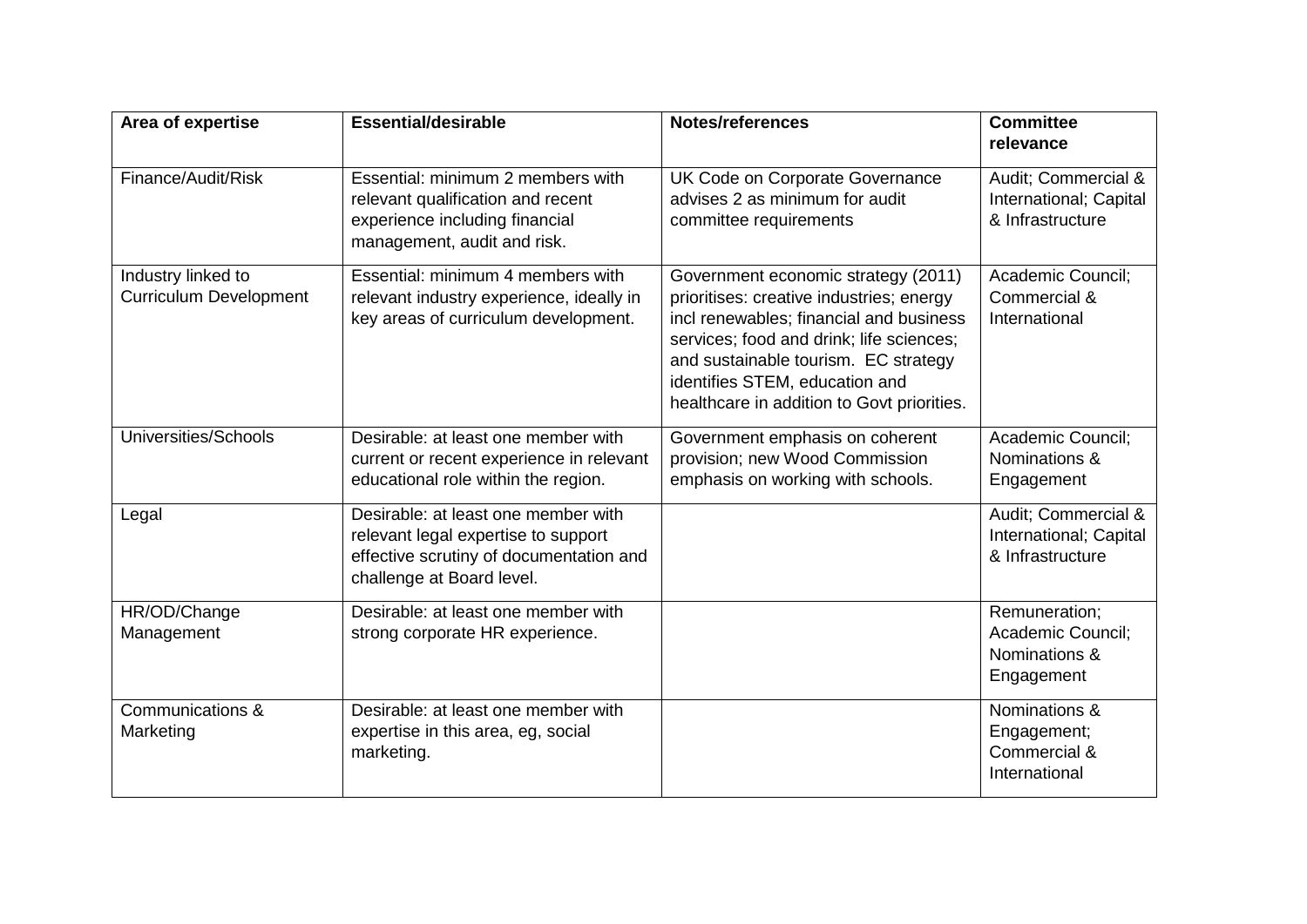| Estates & Infrastructure       | Desirable: at least one member with<br>relevant expertise, eg, estates<br>development, project management,<br>architecture, surveying, outsource and<br>insource contracts. |                                                                                                                                              | Capital &<br>Infrastructure                             |
|--------------------------------|-----------------------------------------------------------------------------------------------------------------------------------------------------------------------------|----------------------------------------------------------------------------------------------------------------------------------------------|---------------------------------------------------------|
| Community Engagement/<br>Youth | Desirable: at least one member with<br>expertise in this area.                                                                                                              | Post-16 Act introduction of new duties<br>relating to regional consultation,<br>collaboration and planning; developing<br>CPP relationships. | Nominations &<br>Engagement;<br><b>Academic Council</b> |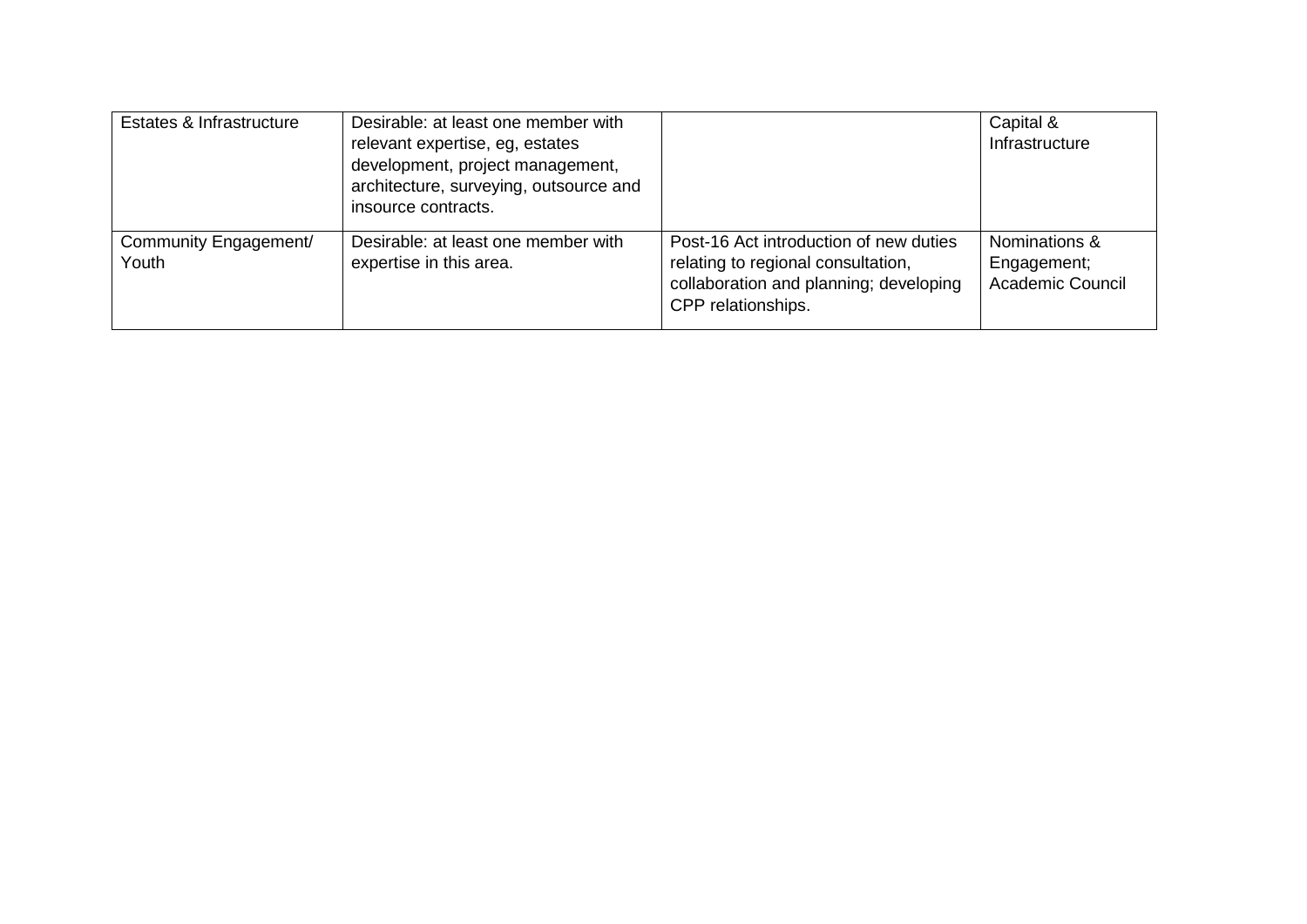#### **Board Diversity Succession Planning Checklist**

#### **Introduction**

In its guidance on succession planning, the Scottish Government makes its case for board diversity:

*Diverse boards are more likely to be better able to understand their stakeholders and to benefit from fresh perspectives, new ideas, vigorous challenges and broad experience. This diversity of thought and contribution should result in better corporate governance and decision-making, and, in turn, support continuous improvement in our public services in Scotland.*

*A board that reflects the people and communities that it serves is also more likely to have credibility with them, thus promoting public trust in board decision-making.*

College sector board secretaries will be aware of the range of legal and regulatory requirements impacting on membership and succession planning, some of the more recent developments in this area being the 2016 amendments to the Scottish Specific Duties under the Equality Act, the Partnership for Change 50/50 by 2020 initiative, and the passage of stage three of the Gender Representation on Public Boards (Scotland) Bill in January this year.

A key point for boards and board secretaries is that diversity is a broad term that refers both to the protected characteristics defined in the Equality Act and to the diversity of skills, knowledge and experience that will support good governance as set out in the Code of Good Governance and reflected in the Ministerial Guidance on appointments.

The following checklist draws from a range of sources, including work undertaken by the equality teams at City of Glasgow, Glasgow Clyde and Glasgow Kelvin Colleges.

It is intended not so much as a final model, but as a starting point for an ongoing discussion about how we can best facilitate the development of more diverse, representative and strong governance in the sector. On that basis, feedback would be very welcome!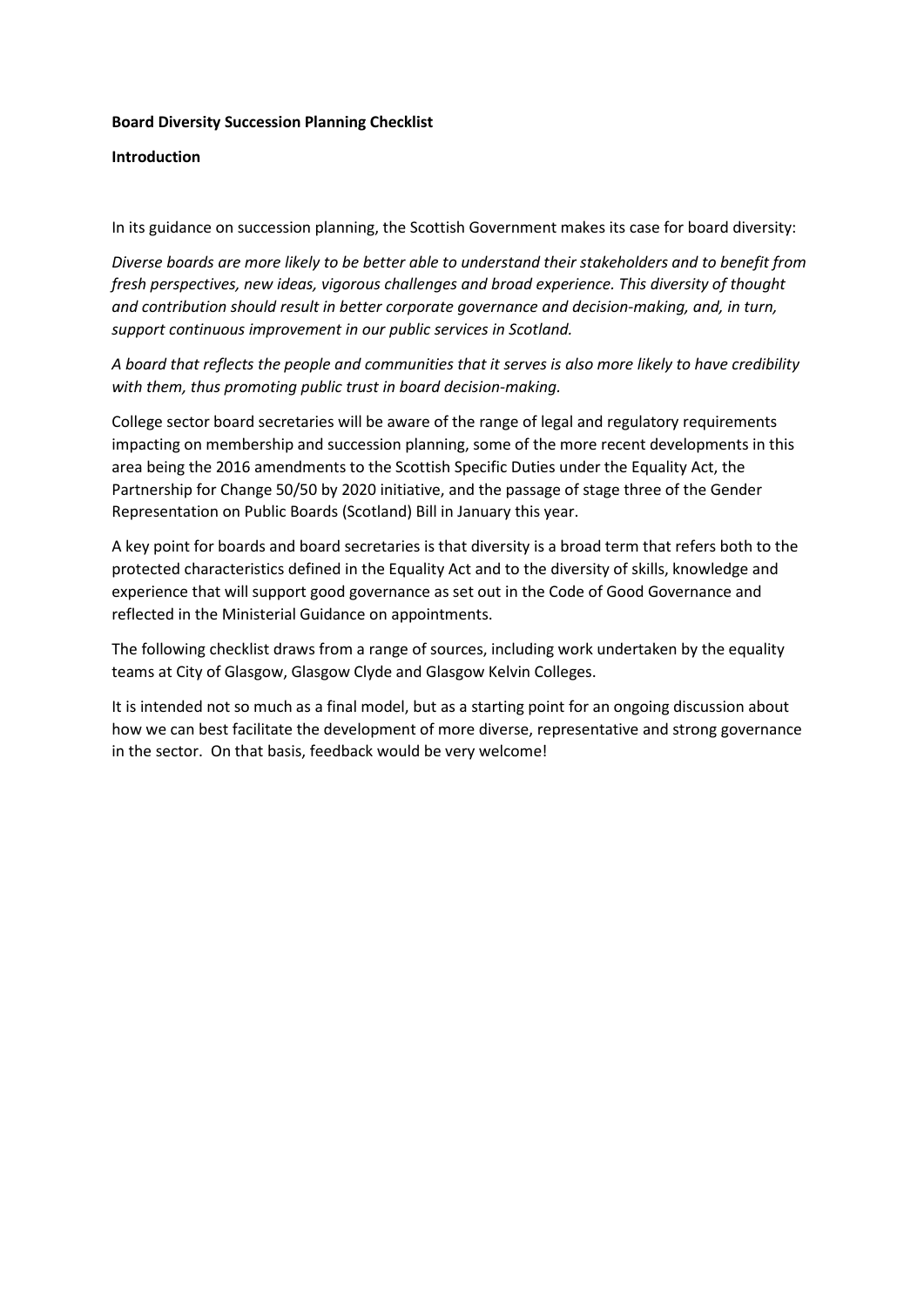|                                                  | Establishing the Board's Commitment to Equality & Diversity among its Membership              |  |  |
|--------------------------------------------------|-----------------------------------------------------------------------------------------------|--|--|
| $\mathbf{1}$                                     | Agree commitment at board level, including targets, where relevant, as part of diversity      |  |  |
|                                                  | succession plan, and how this will be monitored and reported on.                              |  |  |
| 2                                                | Sign up to 50/50 by 2020.                                                                     |  |  |
|                                                  | <b>Raising Awareness of the Board and its Work</b>                                            |  |  |
| 3                                                | Ensure website includes gender balance and that members' biographies focus on board           |  |  |
|                                                  | members' diversity and the value of a diverse board.                                          |  |  |
| 4                                                | Seek ways to promote the board and its work to a wider audience, for example, through         |  |  |
|                                                  | social media, newsletters, and keeping the website regularly updated.                         |  |  |
| 5                                                | Consider making downloadable podcasts of relevant meetings or events.                         |  |  |
| 6                                                | Consider adding an FAQ about board appointments and the role of a board member to the         |  |  |
|                                                  | website.                                                                                      |  |  |
| $\overline{7}$                                   | Run workplace events to develop staff awareness and encourage employees to see board          |  |  |
|                                                  | positions as development opportunities.                                                       |  |  |
| 8                                                | Work with equality and diversity teams within the college/region to explore other ways to     |  |  |
|                                                  | reach underrepresented groups and further promote inclusion.                                  |  |  |
|                                                  | <b>Improving Induction and Support</b>                                                        |  |  |
| 9                                                | Consider co-option to a committee and/or shadowing to engage and develop less                 |  |  |
|                                                  | experienced candidates with strong potential.                                                 |  |  |
| 10                                               | Consider allowing prospective board members to meet with a current member or observe a        |  |  |
|                                                  | meeting before applying for a position.                                                       |  |  |
| 11                                               | Explore the option of mentoring for new/less experienced board members, creating a more       |  |  |
|                                                  | supportive environment.                                                                       |  |  |
| 12                                               | Encourage good candidates who are not appointed by providing constructive feedback and        |  |  |
|                                                  | offering other opportunities to engage in the work of the board or college to support their   |  |  |
|                                                  | development.                                                                                  |  |  |
| 13                                               | Ensure that the induction process is tailored to the individual's needs, and that it includes |  |  |
|                                                  | training on definitions, duties and the benefits of diversity.                                |  |  |
| 14                                               | Develop a supportive approach that encourages board members to declare equality               |  |  |
|                                                  | information.                                                                                  |  |  |
| <b>Developing Board Structures and Processes</b> |                                                                                               |  |  |
| 15                                               | Ensure that the board's business cycle includes the regular review of skills balance and      |  |  |
|                                                  | diversity.                                                                                    |  |  |
| 16                                               | Consider not only the balance on the board but on committees, and take account of gender      |  |  |
|                                                  | and diversity among committee chairs.                                                         |  |  |
| 17                                               | Ensure board equality and diversity monitoring and reporting are aligned to regulatory        |  |  |
|                                                  | requirements and best practice guidance by consulting with E&D professionals and keeping      |  |  |
|                                                  | this under review.                                                                            |  |  |
| 18                                               | Monitor equality and diversity during application, shortlisting, interview and appointment    |  |  |
|                                                  | stages.                                                                                       |  |  |
| 19                                               | Ensure recruitment procedures optimise the potential for underrepresented groups to access    |  |  |
|                                                  | membership opportunities, for example, by using the bank of diverse media outlets collated    |  |  |
|                                                  | by Public Appointments in Scotland.                                                           |  |  |
| 20                                               | Ensure that gender and diversity are taken into account in determining the membership of      |  |  |
|                                                  | appointments/nominations committees and appointments panels.                                  |  |  |
| 21                                               | Ensure members of appointments/nominations committees and appointments panels have            |  |  |
|                                                  | received appropriate training including on unconscious bias.                                  |  |  |
| 22                                               | Provide a named contact in the application pack to assist potential applicants with further   |  |  |
|                                                  | information and advice.                                                                       |  |  |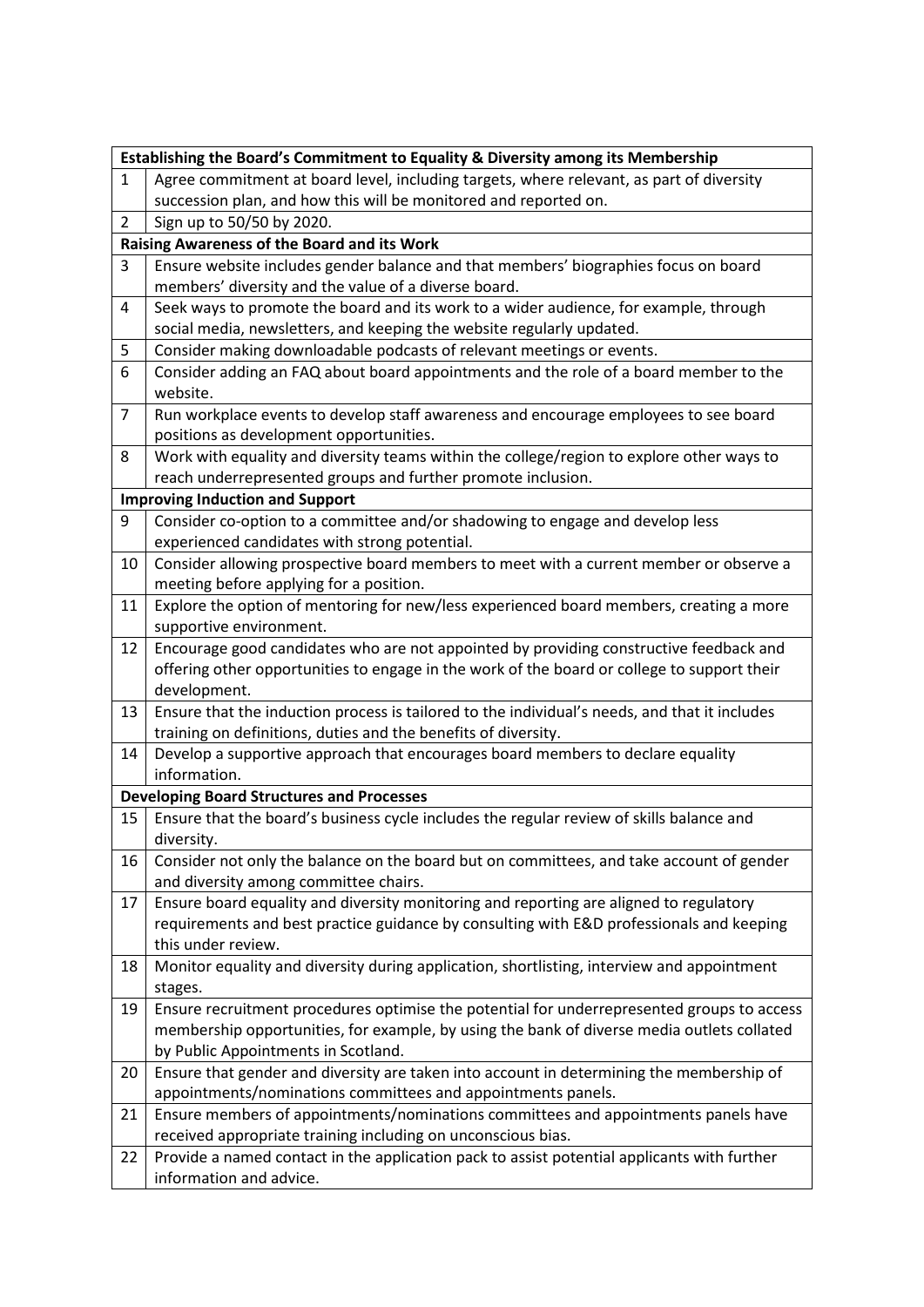| 23 | Ensure the application pack promotes opportunities for induction, mentoring, and                |
|----|-------------------------------------------------------------------------------------------------|
|    | development to encourage less experience candidates.                                            |
| 24 | Ensure the application pack is in an accessible format, and that pack and advert are written in |
|    | accessible and not excessively formal language.                                                 |
| 25 | Include statement such as, "We welcome and encourage applications from groups currently         |
|    | under-represented, such as women, disabled people, those from a BME background, people          |
|    | aged under 50, and LGBT individuals" and use relevant ED&I logos in advert and other            |
|    | communications.                                                                                 |
| 26 | Be prepared to make reasonable adjustments during application/interview stages.                 |
| 27 | Reduce gender identification by using first initials during shortlisting stages of recruitment. |
| 28 | Assess every candidate in a consistent way against measurable requirements to ensure            |
|    | appointments are based on merit.                                                                |
| 29 | Seek to reduce the effects of unconscious bias by taking appropriate, scheduled breaks          |
|    | between interviews.                                                                             |
| 30 | Consider inclusion of a standard equality and diversity focused question in all interviews, and |
|    | questions that seek to elicit a candidate's commitment to the board's values.                   |
| 31 | Identify and remove potential barriers for appointed members where possible, for example,       |
|    | by keeping the timing of meetings under review to accommodate childcare and other               |
|    | commitments and considering attendance via video-conference.                                    |
| 32 | Ensure that board and committee papers and communications are designed in an accessible,        |
|    | electronic format and available in alternative formats on request.                              |
|    | <b>Enhancing Board Member Training and Awareness</b>                                            |
| 33 | Incorporate aspects of equality and diversity training in the board's annual development        |
|    | programme.                                                                                      |
| 34 | Identify external opportunities and encourage board members' attendance (for example,           |
|    | Changing the Chemistry or Equality Challenge Unit events).                                      |
| 35 | Promote use of the 'Diversity Delivers' self-assessment tool (when available).                  |
| 36 | Ensure annual self-evaluation and individual development plans take into account members'       |
|    | potential to develop, for example, skills to chair a committee or a board in future (consider   |
|    | use of vice-chair roles).                                                                       |
|    | <b>Working in Partnership</b>                                                                   |
| 37 | Continue to work with other boards and board secretaries, CDN and others in the sector to       |
|    | develop and share good practice.                                                                |
| 38 | Maintain good communications with Equality & Diversity professionals and networks in the        |
|    | interests of continuing improvement.                                                            |
| 39 | Look for opportunities to engage with other bodies, for example, Scottish Government,           |
|    | ACOSVO, or the Institute of Directors, that may be promoting programmes to develop the          |
|    | 'pipeline' of candidates for non-executive board roles from diverse backgrounds.                |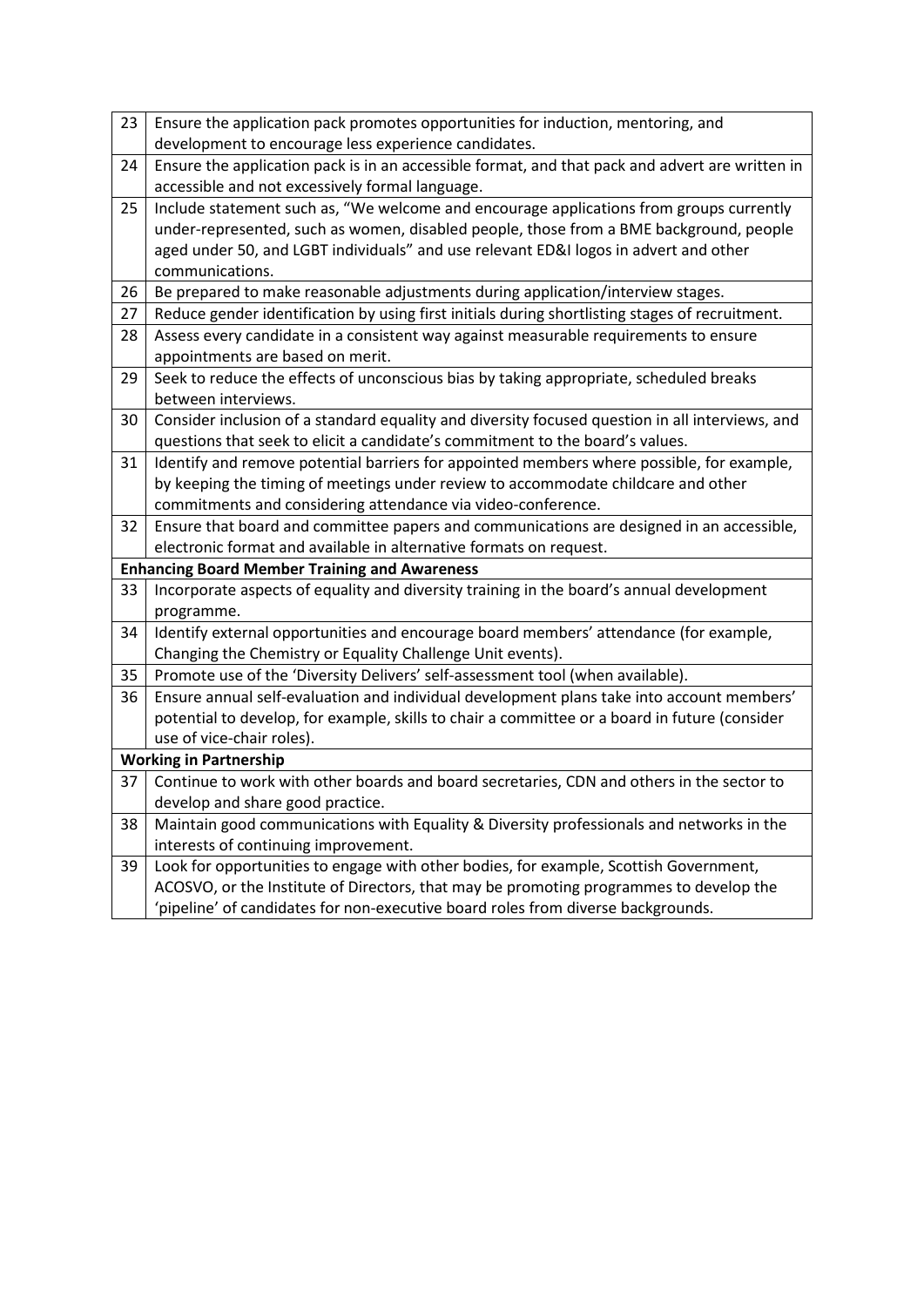## **BORDERS COLLEGE**

## **GOVERNANCE COMMITTEE MEMBERSHIP**

## *Finance & General Purposes Committee*

Elaine Acaster (Chair) Tony Jakimciw Angela Cox Paula Hutchison David Peace Liz Parkes Nicola McIlwraith David Johnson Student Representative *(Quorum 4)*

## *Human Resource Committee*

Tony Jakimciw Jane Gaddie Angela Cox Liz Parkes Ian Ireland *(Quorum 3)*

## *Nominations Committee*

Tony Jakimciw (Chair) Bryan McGrath Virginia Grant David Peace Elaine Acaster

## *(Quorum 3)*

## *Audit Committee*

Steven Ker (Chair) Ian Ireland Bryan McGrath Jane Gaddie Jen MacKenzie Student Representative *(Quorum 3)*

## *Curriculum and Quality Committee*

Ian Ireland (Chair) Angela Cox Virginia Grant Tony Jakimciw Sara Shinton David Johnson Paula Hutchison Student Representative *(Quorum 3)*

## *Remuneration Committee*

Jane Gaddie (Chair) Tony Jakimciw Elaine Acaster *(Quorum 3)*

## *Chair's Committee*

Tony Jakimciw (Chair) (members as required) (*Quorum 3)*